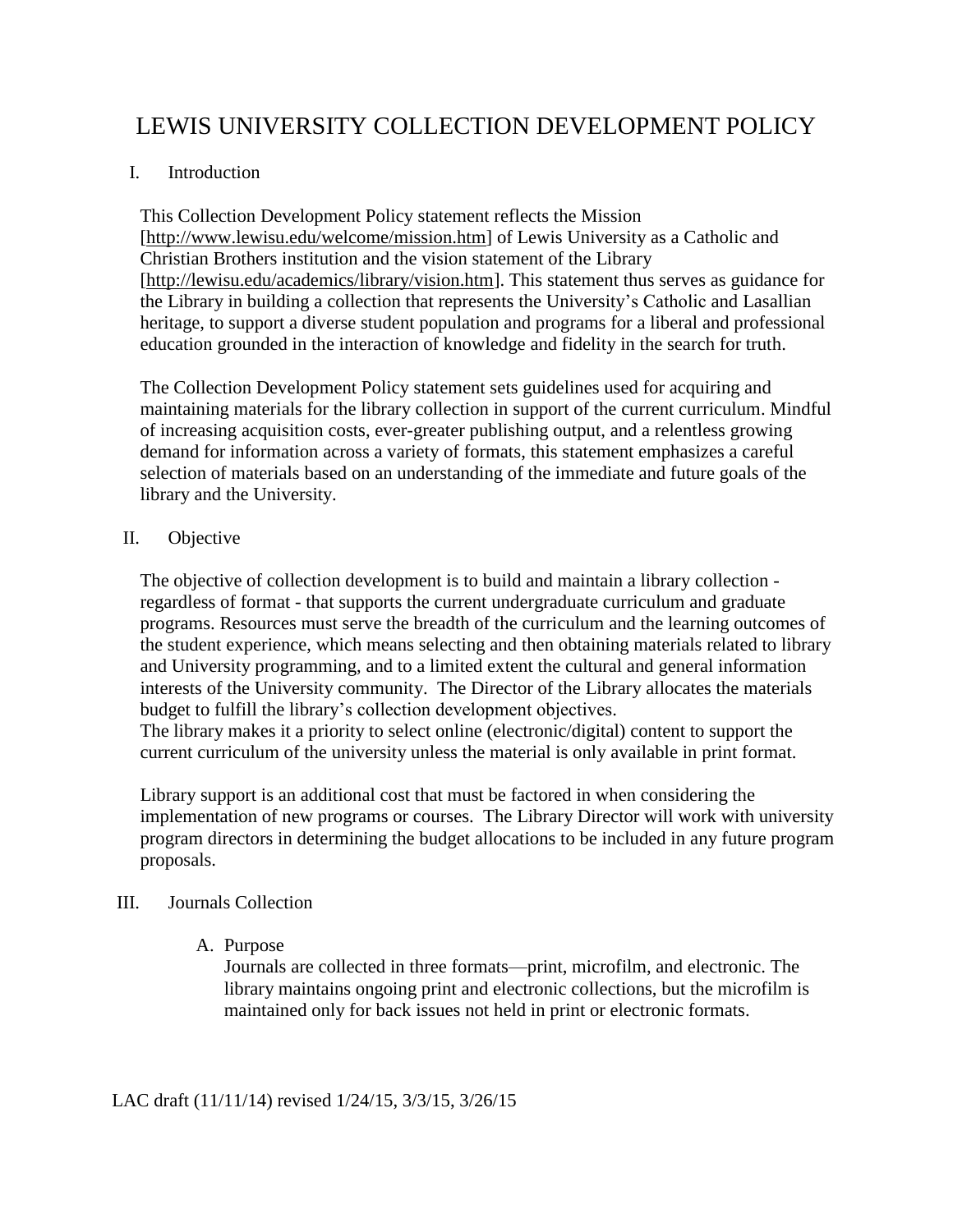B. Selection Guidelines

The selection process is built on fulfillment of the University Mission, the Library Mission, the curriculum, and consortia purchase agreements. The major selection guideline, and the top priority of the library, is that the subject of the material should support the curriculum and be relevant to learning outcomes. Specific guidelines that should be considered in the selection process of journal databases are as follows:

- i. Meeting a curriculum need not currently supported in our electronic/digital journal collections
- ii. Associated cost of content
	- 1. Certain large databases with prohibitive costs, but also for low-cost databases that can still accrue additional burdens on the collections budget
	- 2. In instances where the cost of an database is high and anticipated demand is low will be considered in determining whether or not to purchase the product
- iii. Projected use of the databases
- iv. Reflective of the academic level at which the discipline is offered at Lewis University
- v. Strength of holdings in same or similar subject areas
- vi. Authoritativeness of the vendor (reputation of the publisher)
- vii. Favorable reviews in reputable scholarly publications
- viii. Currency of publication, but the library recognizes the need for retrospective purchases and will use college and departmental recommendations, supported by standard selection tools and other evaluation tools, to fill gaps in the collection
- C. Print Journals

Journals differ from monographs in that a subscription is an ongoing financial commitment. The library maintains a limited number of print subscriptions to journals and magazines. Subscriptions are limited to a few select non-academic titles, for example *Harper's*, *Ebony*, *The Christian Century*, and *Consumer's Reports*; and to a select number of academic titles that are not available in the library's online subscription collections but which are deemed by faculty essential to their course work. The library will make available articles from journal titles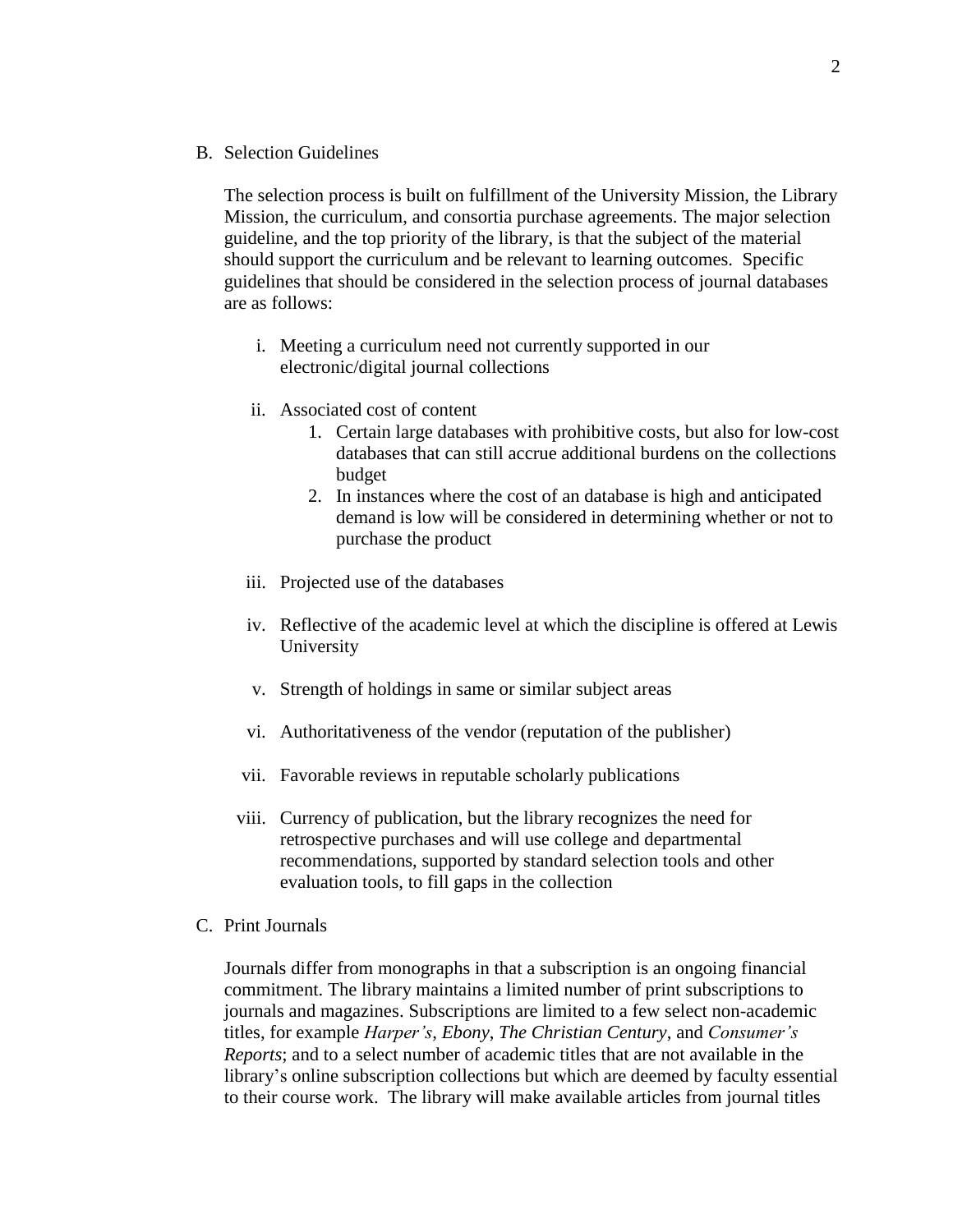not available in either the print or electronic collections through I-Share/OCLC interlibrary loan.

Because of budget and space considerations, the library requires faculty members requesting a new print subscription to demonstrate that it meets a high level of need and that it is not available through the library's electronic databases. Generally, a new print serial subscription will not be purchased unless another subscription of roughly equivalent expense can be canceled. A cancellation of an academic serial title will be made in consultation with the affected stakeholders.

Guidelines for adding a new journal subscription include the following: support of present academic curriculum; level of strength of the existing collection in the title's subject area; projected future use; cost; reputation of journal and the publisher; existence of an indexing source; non-availability online/electronically; and the level of interlibrary loan requests for the journal.

D. Electronic Journals

The library subscribes to general multi-subject databases as well as to a large variety of subject-specific databases, providing access to bibliographic (citation/abstract only), full-text, and combination bibliographic/full-text journal collections. The library ensures that access to such journals is provided with a user-friendly interface with multiple access points and via a web-scale discovery search. A subject balance will be maintained for each discipline of the university. As new programs come into the curriculum, new journal databases, if necessary, may be added if there are available funds, or if additional funds are allocated for the purchase of new materials after a thorough review of the existing content.

The library is cognizant that students and faculty often need journal articles that are not available in its electronic resources and will provide access through its I-Share/OCLC ILL process. The library will track journal titles requested through I-Share/OCLC (via article requests) to aid in determining the level of demand for possible purchase.

College or departments may request a new online database subscription if funding is available. Such a request, however, requires extensive examination and a high degree of evidence demonstrating its need because of the added financial obligations to the library's budget - which sustains a roughly 5 to 10 percent annual increase for online content each year even with no additional purchases. Factoring into such requests is the availability of the database through discounted subscriptions provided through CARLI. When a new electronic database of journals is obtained, existing print copy subscriptions will be considered after working with the key stakeholders.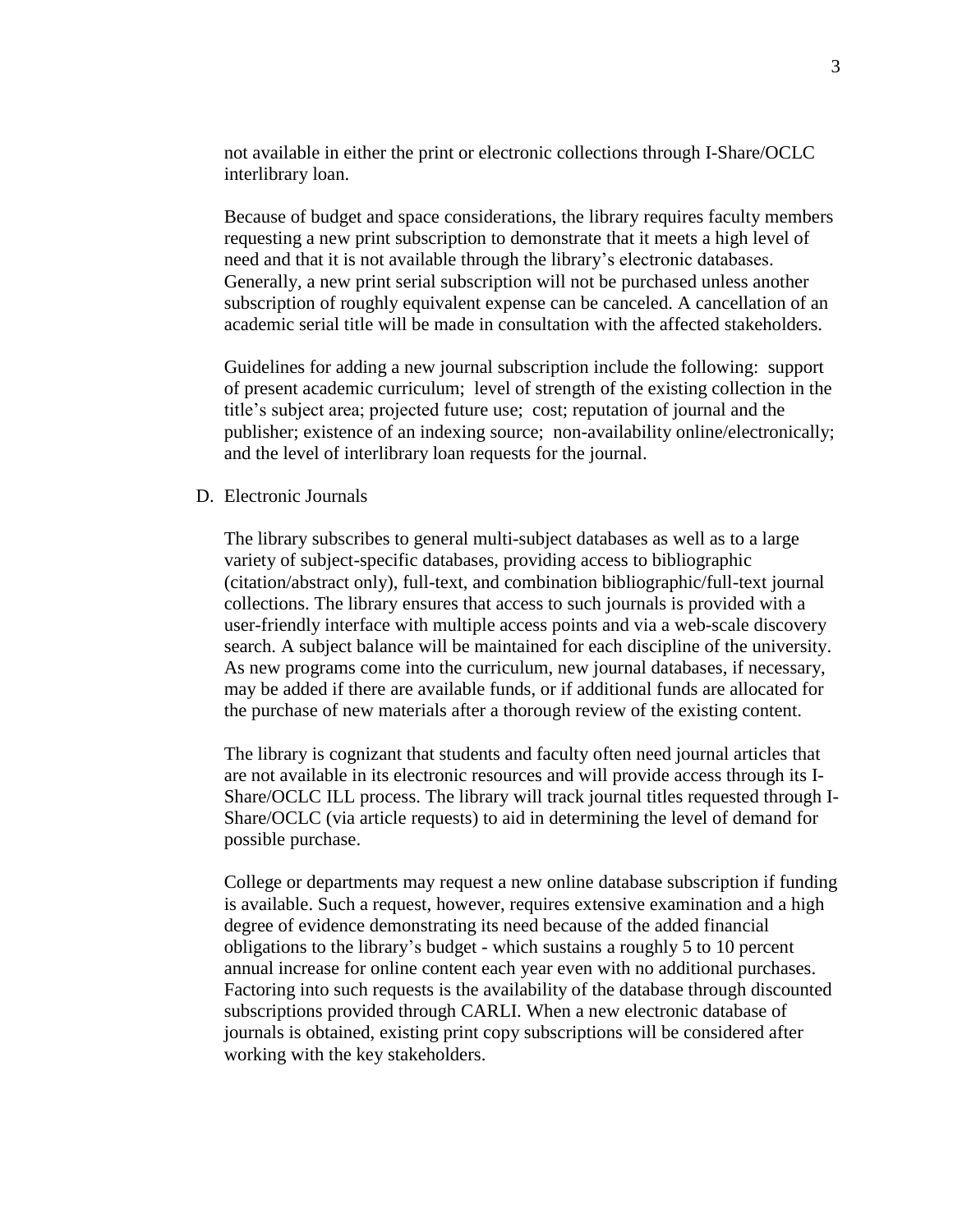#### IV. Monographs

The library maintains both print and electronic monograph collections, each with differing collection and fund allocation policies.

Library support is an additional cost that must be factored in when considering the implementation of new programs or courses. The Library Director will work with university program directors in determining the budget allocations to be included in any program proposals.

#### A. Print Monographs

i. Allocation

The amount of money allocated to support the purchase of library materials for each discipline reflects such factors as the size of the college/department (e.g., the number of faculty and students), number of courses taught, the average cost of materials in the college/department's program's subject areas, etc. As new programs are approved for the curriculum, funds should be allotted to support these educational ventures through the proper process. The library maintains some funds to be used at the discretion of the Director and the librarians for new titles for the reference collection, operational support, and professional development.

ii. Selection Guidelines

The selection process is built on fulfillment of the University Mission, the Library Mission, the curriculum, and consortia purchase agreements. The major selection guideline, and the top priority of the library, is that the subject of the material should support the curriculum and be relevant to learning outcomes. Interlibrary Loan (ILL) will usually be the method of choice for access to materials that do not directly support the undergraduate and graduate current curriculum. The use of ILL is the recommended alternative method to obtaining materials not purchased by the library. The library maintains consortia relationships with other libraries throughout Illinois through CARLI (I-Share) and RAILS, and throughout the Chicago area with LIBRAS, relationships that help provide fast and efficient ILL service. Although a lower priority, the library also makes some effort to purchase materials that support the cultural and general information interests of the University community. Specific guidelines that should be considered in selection of print books are as follows:

1. Reflective of the academic level at which the discipline is offered at Lewis University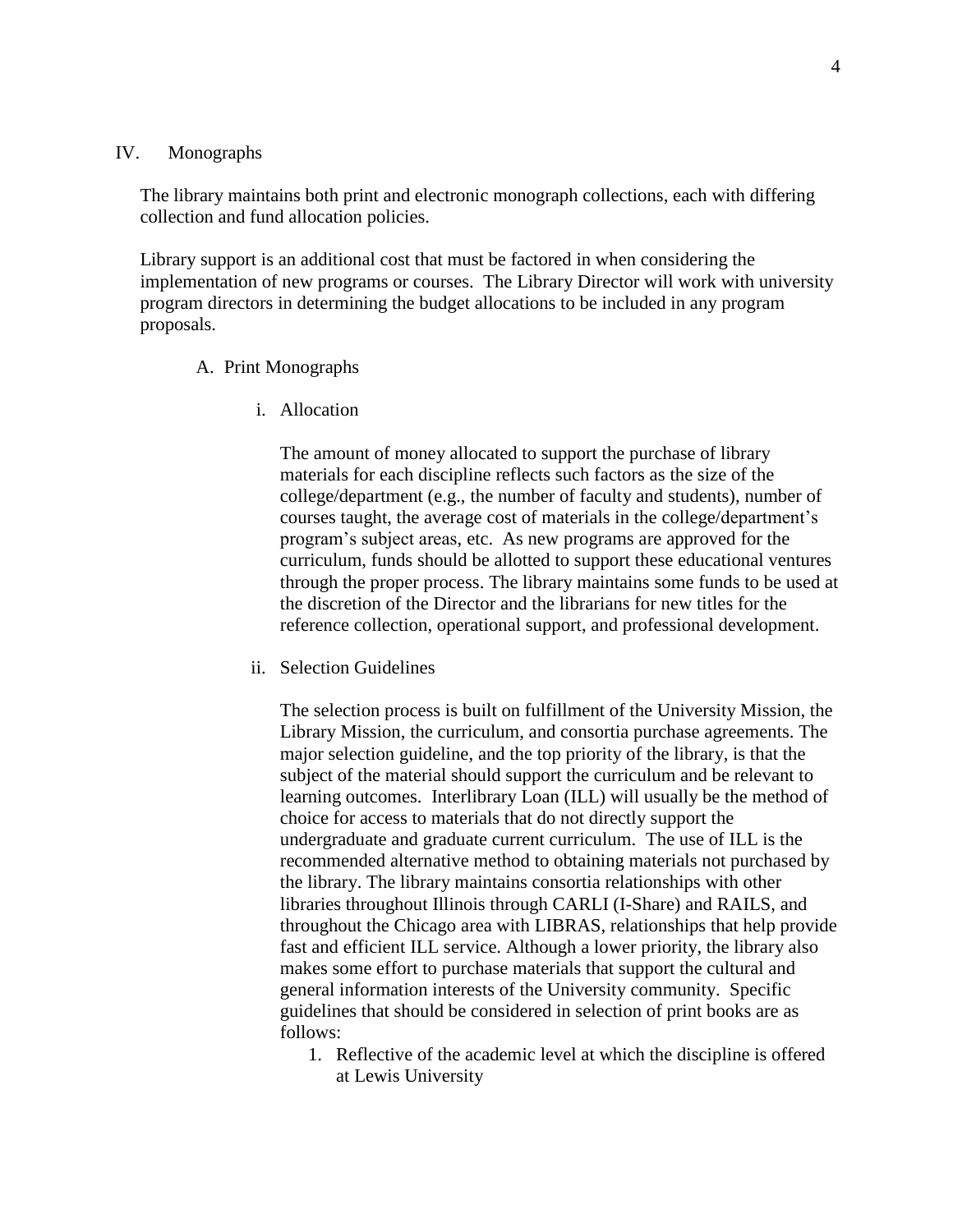- 2. Strength of holdings in same or similar subject areas
- 3. Associated Costs in instances where the cost of an item is high and anticipated demand is low, the holdings of consortia (I-Share) libraries (by at least five) will be considered in determining whether or not to purchase the item
- 4. Authoritativeness of the author and reputation of the publisher
- 5. Favorable reviews in reputable scholarly publications
- 6. Number of copies purchased normally only one copy is purchased, but rare exceptions will be made for high demand titles or important works
- 7. Material format when there is an option of paper or hardcopy, the choice is based on expected use, cost differential, and quality of paperback binding
- 8. Currency of publication, but the library recognizes the need for retrospective purchases and will use faculty recommendations, supported by standard bibliographies and other evaluation tools, to fill gaps in the collection
- 9. Textbooks used for instruction in Lewis University courses are not purchased. Textbooks not used for course work at the University that may be purchased are those considered "classics" in their fields, or when a textbook is the only or the best source of information on a particular topic
- iii. Selection the library selects publications of members of the faculty and staff where the works support the collection under the guidelines stated above. The library strongly encourages gifts of such publications.
- iv. Selection Responsibility

Ultimate responsibility for the development and maintenance of the library collections rests with the Director of the Library. The director will assign selection responsibilities to librarians who serve as liaisons to their requisite academic departments or specific programs. Faculty will monitor their professional literature for appropriate library acquisitions, and they will make the librarians aware of their need for materials most useful for course requirements and for student research needs. The library staff uses the following as primary selection tools for additional selections—review journals and websites, subject-specific peer-reviewed professional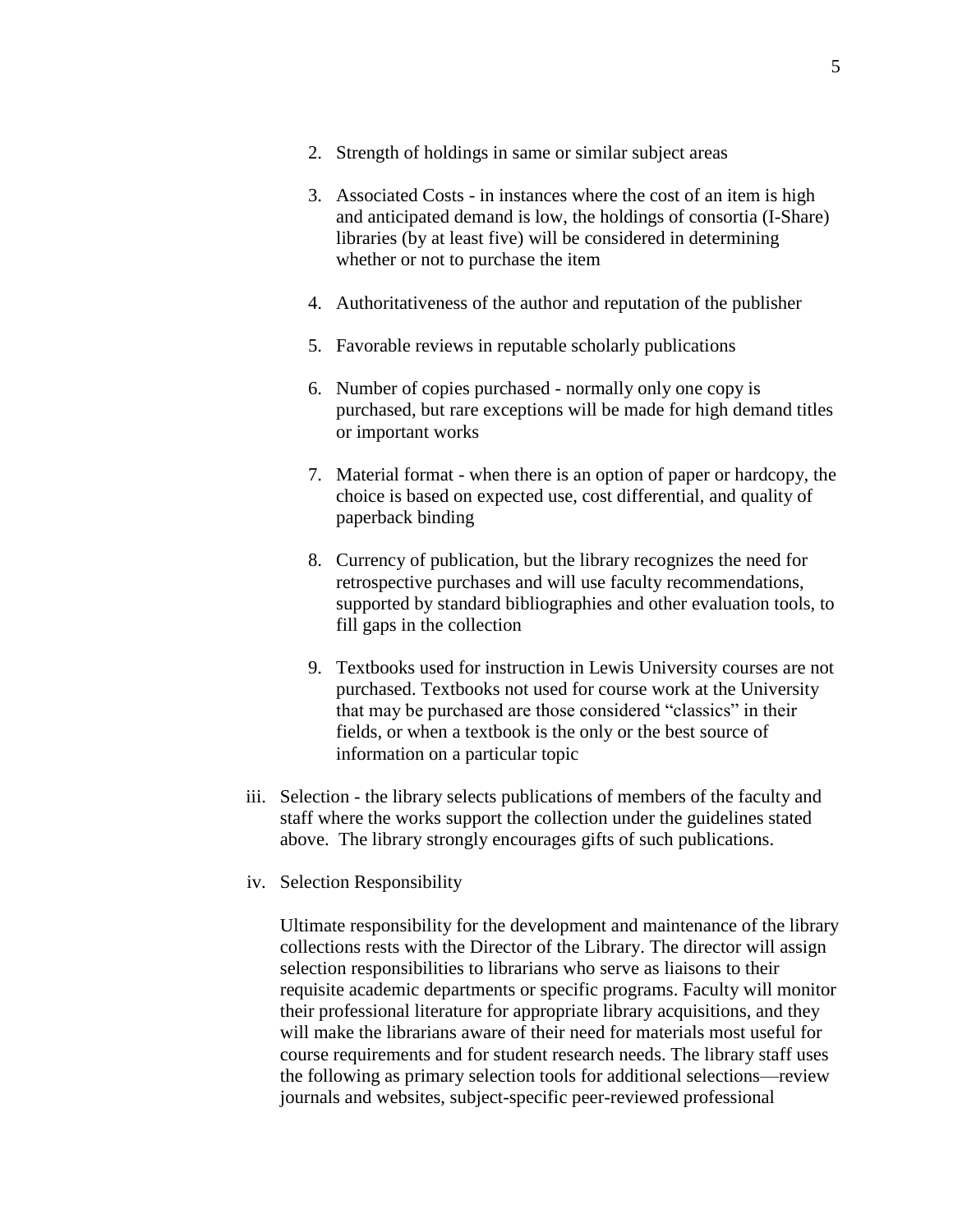journals, and publishers' catalogues. The library will track titles requested through I-Share/OCLC to aid in determining the level of demand for possible purchases.

B. Electronic Books

The library maintains a variety of purchased electronic books (eBooks) collections, and provides access to free electronic book collections through *Summon* (the library's web-scale discovery service, notably the HATHI Trust collection). Acquisition of new electronic books and deletion of existing electronic book collections rests with the Library Director.

#### V. Non-Print Material

Requests for non-print materials (DVDs, audio recordings, and other digital resources) for the regular collection are evaluated on the same basis as monographs, with special emphasis on the suitability of the format to the content, on the quality of the production, and the library's ability to provide the equipment and support required to access the content. With regard to the Fly-By Video Store, the DVD collection of commercial film titles managed by the library, titles are selected and added by the Director of the Library with input from the students.

### VI. Specialty Collections

A. Special Collections

The library as part of its responsibility to support the Christian Brothers' understanding of learning as an interaction between knowledge and fidelity maintains separately catalogued faith-based special collections—the Br. Jeffrey Gros Collection, the Lasallian Collection, and the Discover Collection. All three are located on shelving units in the first floor alcove. Acquisitions for these collections are made by the University's Office of Mission and Identity, and selection is based on their value toward the University's objective to further the faculty, staff, and student understanding of the University Mission, Catholic identity, and Lasallian heritage.

B. Government Documents

The Lewis University Library is a selective depository in the Federal Depository Library Program (FDLP), receiving approximately 26 percent of the items available from the Government Printing Office (GPO). The library follows the federal mandate for the procurement, retention, and access established by the federal government. To facilitate access to online government documents, the library maintains a government documents page for both Federal and State of Illinois sites.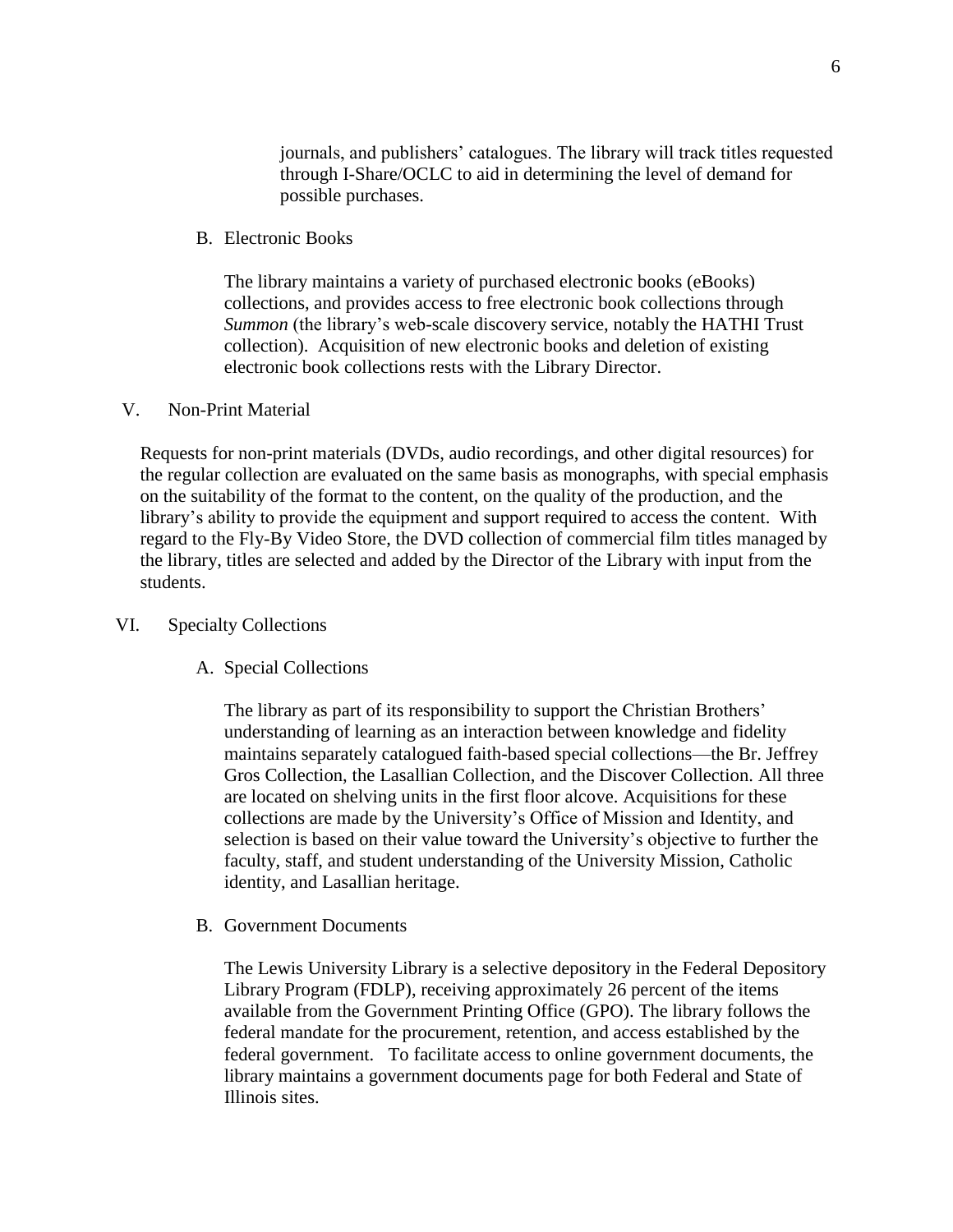The depository collection is designed to support the University's undergraduate and graduate programs and thus selection is based on curricular needs - notably key statistical, regulatory, legislative, executive, and judicial documents, all which can serve as primary sources in research. The depository collection also serves the public's need for government information, with an emphasis on the residents of Will County. The bulk of the collection is catalogued under Library of Congress classification and interfiled in the general collection. The remainder, organized by SuDoc numbers, is kept in a separately maintained collection that is available to the public. Documents deemed to have fragile covers and that are interfiled into the general collection are protected with hardcover pamphlet binders. Deselection (weeding) of government document titles highly relevant to a particular department will be made in consultation with the impacted department.

#### VII. Donations and gifts

The library welcomes gifts or funds for the purchase of materials that fulfill the Mission of the Library. Gifts are added to the collection using the same selection guidelines as for purchased materials, taking into consideration anticipated use, current collection strengths and weaknesses, date of publication, and value in support of the curriculum. The library reserves the right to make decisions on the disposition of all gift items, and such decisions are made by the Director with the advice of the pertinent liaisons. Upon request, donors will receive an acknowledgment letter from the library with the number of titles donated. The library assumes no responsibility for appraisal of gift items, nor will it accept gifts under restricted conditions. With regard to a fund donation, the donor can designate it be applied to a preferred collection area as long as it supports the library's Collection Development Policy. Because of space considerations, gifts of periodical subscriptions normally will not be accepted.

Large gifts and donations of money are coordinated between the Library Director and the vice president of University Advancement.

### VIII. Collection Maintenance and Deselection

The library recognizes the need to maintain a collection supporting the current curriculum that is physically in good condition, is accessible, and is timely and relevant. Therefore, it continuously evaluates its collections in response to changes in the curriculum and the needs of the Lewis community, and works to deselect (weed) physical materials and discontinue electronic resources for replacement with new resources.

#### A. Print Collections

Print collections are to be maintained in a clean and environmentally sound environment, and shelved appropriately to prevent damage. Lost or stolen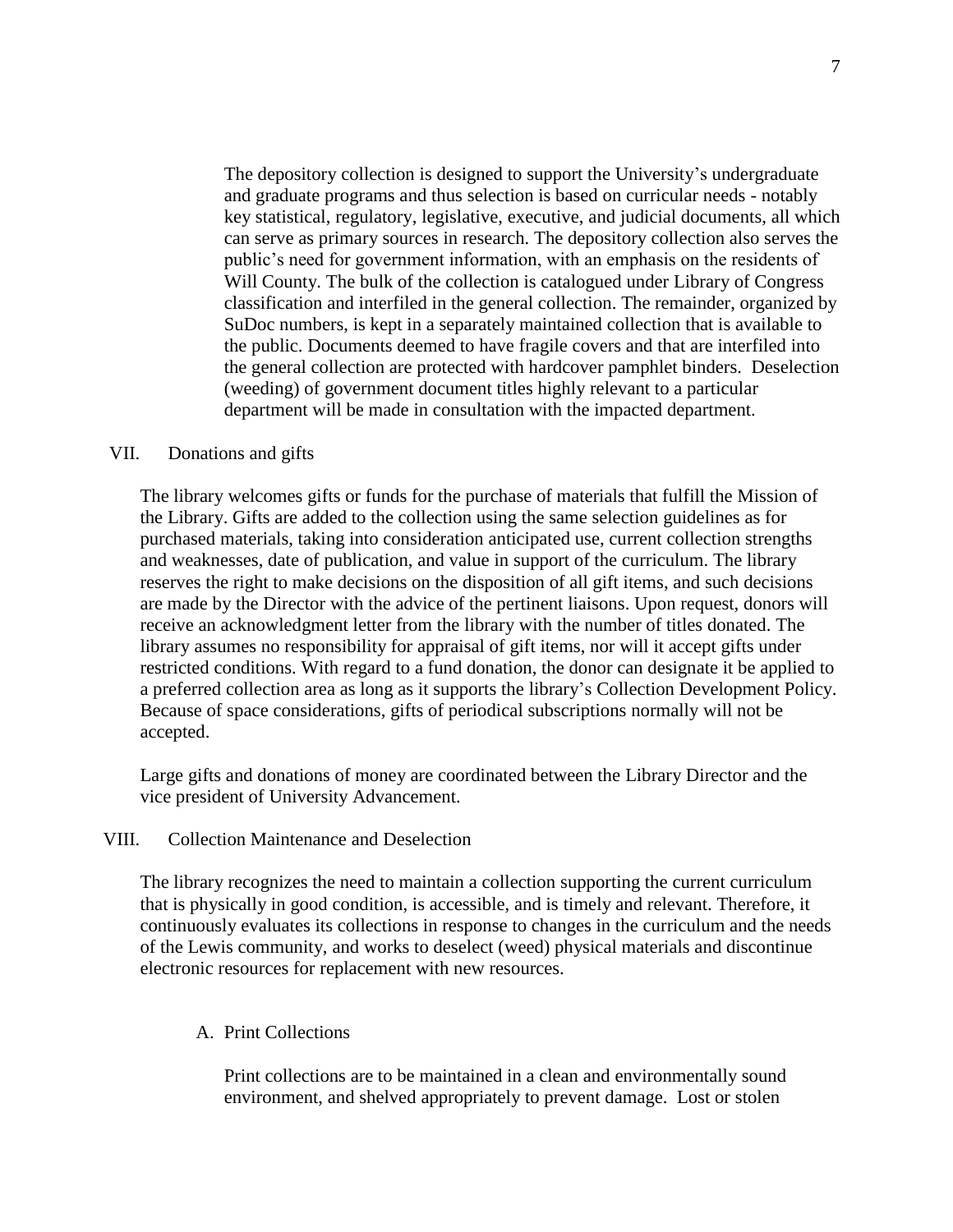materials considered essential to the collection will be replaced within one year of the date they are reported missing (or immediately if crucially needed) if they are available.

Weeding is an important component of print collection development, ensuring that users find materials of value and usefulness to their studies. Minor regular weeding takes place when new editions are acquired superseding older editions and duplicate copies are removed. The library will continually monitor the reference collection for outdated material, which will be replaced and withdrawn if necessary. Final decisions on print reference collection weeding rests with the Director. Subject-area sections of the general collection will be periodically reviewed and weeded. The procedure for periodic weeding involves targeted selection by date and subject area, using *Summon*, of older items in our collection to generate a list of older books slated for weeding. This list is reviewed first by the Director and pertinent liaisons and then by the relevant department for retention of those works considered of sufficient value and relevancy to be retained.

B. Electronic Database Collections

The library will periodically access its electronic database subscriptions to determine their value as a continued resource for the its students and faculty. The cost per use ratio will be considered on any database under review, as well as such factors as number of students in the department/departments using the database, number of full-time faculty, and the level of duplication with other databases in the library collection. Other considerations for subscription cancellation are—the database content no longer supports the curriculum, cost increases have become unsustainable and poor service from the vendor. The degree of use will be considered the primary factor in the evaluation but not the sole one. All decisions to discontinuance databases will be reviewed with impacted departments.

### IX. Intellectual Freedom

The Lewis University Library supports the American Library Association's Bill of Rights [\[http://www.ala.org/advocacy/intfreedom/librarybill\]](http://www.ala.org/advocacy/intfreedom/librarybill) and its Intellectual Freedom Statement for Academic Libraries

[\[http://www.ala.org/Template.cfm?Section=interpretations&Template=/ContentManagement](http://www.ala.org/Template.cfm?Section=interpretations&Template=/ContentManagement/ContentDisplay.cfm&ContentID=8551) [/ContentDisplay.cfm&ContentID=8551](http://www.ala.org/Template.cfm?Section=interpretations&Template=/ContentManagement/ContentDisplay.cfm&ContentID=8551) ]. In accordance with these statements, the library thus endeavors to purchase materials that represent differing opinions on controversial matters, and will select materials without partisanship towards race, gender, sexual orientation, religion.

To ensure this policy always reflects the most current guidelines, the library may amend it as needed at any time, and will review it annually.